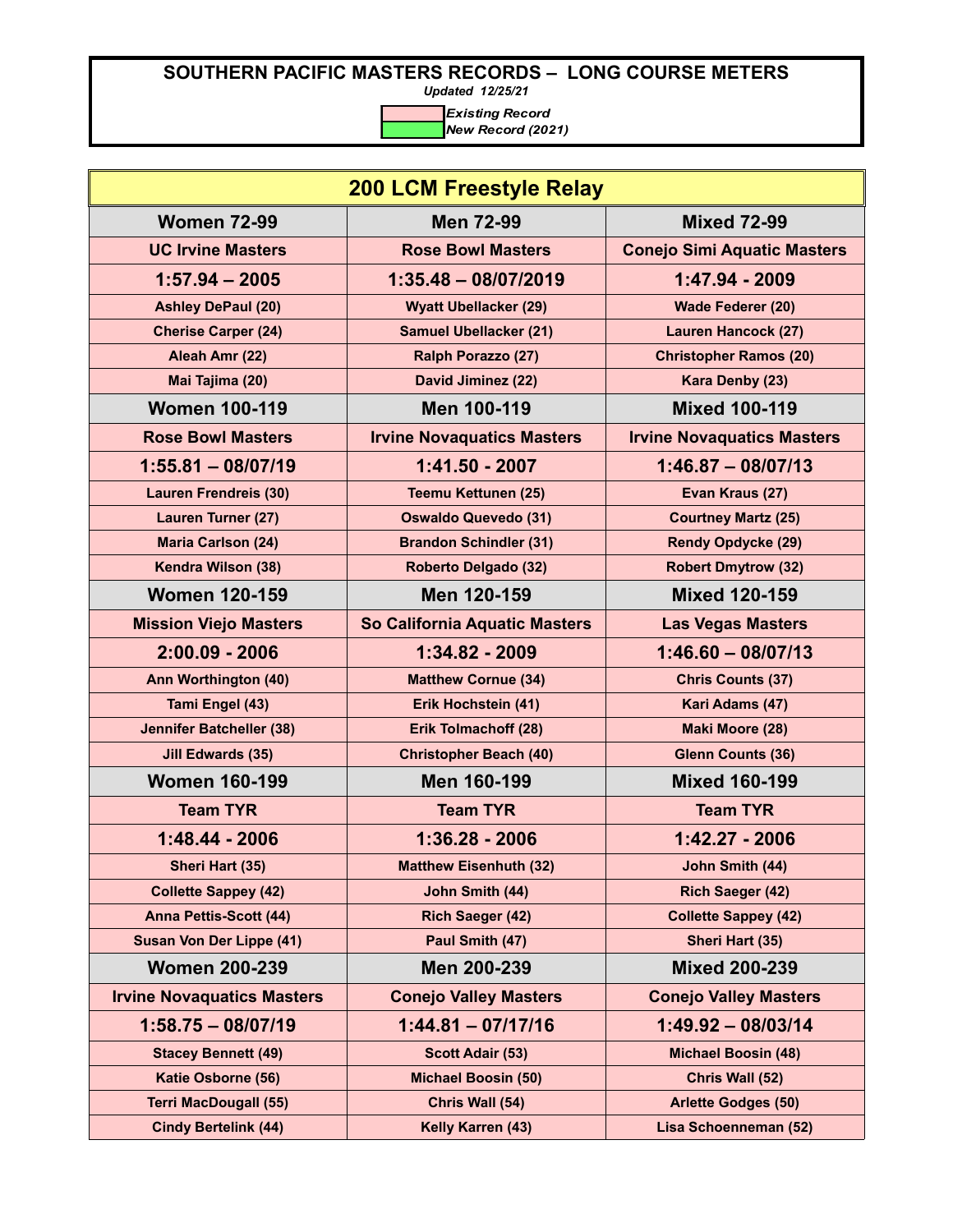*Updated 12/25/21*

| <b>200 LCM Freestyle Relay</b> |                                   |                                   |
|--------------------------------|-----------------------------------|-----------------------------------|
| <b>Women 240-279</b>           | Men 240-279                       | <b>Mixed 240-279</b>              |
| <b>UCLA Masters</b>            | <b>Irvine Novaquatics Masters</b> | <b>Irvine Novaquatics Masters</b> |
| $2:11.47 - 08/07/19$           | $1:52.11 - 08/07/19$              | $1:59.29 - 08/07/19$              |
| Evie Lynch (67)                | <b>Jeffrey Stevens (60)</b>       | Tim Buckley (64)                  |
| Olivia Karlin (55)             | <b>Toby Weissert (61)</b>         | Katie Osborne (56)                |
| <b>Christie Ciraulo (66)</b>   | John Lorenz (63)                  | Veronica Hibben (63)              |
| <b>Heather Shannon (58)</b>    | Jamie Fowler (60)                 | John Lorenz (63)                  |
| <b>Women 280-319</b>           | Men 280-319                       | <b>Mixed 280-319</b>              |
| <b>Mission Viejo Masters</b>   | <b>Golden Road Aquatics</b>       | <b>Mission Viejo Masters</b>      |
| $2:33.15 - 07/30/21$           | $2:12.99 - 07/14/17$              | $2:25.33 - 08/07/13$              |
| Jan Levinrad (74)              | Hubie Kerns (68)                  | John Campbell (66)                |
| <b>Beverly Montrella (75)</b>  | <b>Bruce Rollins (68)</b>         | <b>Beverly Montrella (67)</b>     |
| <b>Jeanne Mc Cleave (67)</b>   | Monte Gast (70)                   | <b>Mike Freshley (72)</b>         |
| Diana Dolan LaMar (64)         | <b>Mike Freshley (76)</b>         | <b>Jackie Marr (70)</b>           |
| <b>Women 320-359</b>           | Men 320-359                       | <b>Mixed 320-359</b>              |
|                                | <b>Mission Viejo Masters</b>      | <b>Santa Barbara Masters</b>      |
|                                | $3:01.06 - 08/07/13$              | $2:55.56 - 2004$                  |
|                                | Ed Farrell (81)                   | Frank Piemme (79)                 |
|                                | <b>Rudolf Graef (82)</b>          | <b>Grace Altus (80)</b>           |
|                                | <b>Robert Rolph (82)</b>          | Ruth Baar (82)                    |
|                                | Frank Piemme (88)                 | <b>Jurgen Schmidt (81)</b>        |
| <b>Women 360-399</b>           | Men 360-399                       | <b>Mixed 360-399</b>              |
|                                |                                   | <b>Mission Viejo Masters</b>      |
|                                |                                   | $3:36.78 - 08/07/13$              |
|                                |                                   | Frank Piemme (88)                 |
|                                |                                   | <b>Maurine Kornfeld (92)</b>      |
|                                |                                   | <b>Rita Simonton (95)</b>         |
|                                |                                   | <b>Jurgen Schmidt (90)</b>        |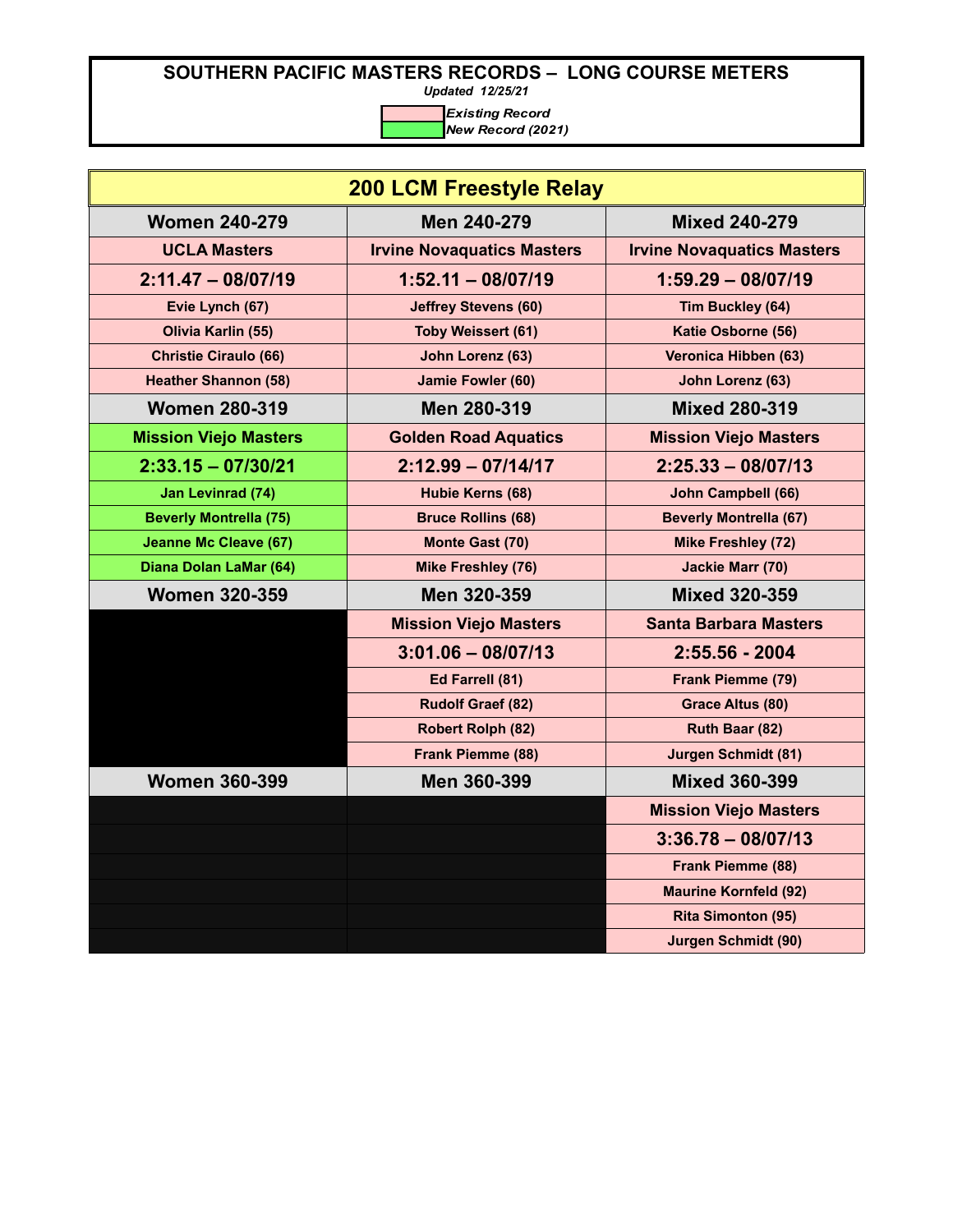*Updated 12.25.21*

| <b>400 LCM Freestyle Relay</b>    |                                   |                                    |
|-----------------------------------|-----------------------------------|------------------------------------|
| <b>Women 72-99</b>                | <b>Men 72-99</b>                  | <b>Mixed 72-99</b>                 |
| <b>Las Vegas Masters</b>          | <b>Irvine Novaquatics Masters</b> | <b>Conejo Simi Aquatic Masters</b> |
| $4:19.34 - 07/23/2010$            | $3:54.72 - 2003$                  | $3:56.54 - 2009$                   |
| <b>Shannon Colavito (23)</b>      | Jim Kopp (29)                     | Wade Federer (20)                  |
| <b>Christine Smith (20)</b>       | Anthony lacopetti (24)            | <b>Lauren Hancock (27)</b>         |
| <b>Megan Kelley (20)</b>          | Keith Ryan (19)                   | <b>Christopher Ramos (20)</b>      |
| <b>Samantha Pearson (19)</b>      | <b>Gregory Busse (24)</b>         | Kara Denby (23)                    |
| <b>Women 100-119</b>              | Men 100-119                       | <b>Mixed 100-119</b>               |
| <b>Irvine Novaquatics Masters</b> | <b>Irvine Novaquatics Masters</b> | <b>Southern Calif Aquatics</b>     |
| 4:27.60 - 2002                    | $3:49.51 - 2007$                  | $3:54.81 - 2009$                   |
| Daneille de Alva (23)             | <b>Brandon Schindler (31)</b>     | <b>Nathan Janos (29)</b>           |
| Megan Lucas (23)                  | <b>Steve Stehrenberger (30)</b>   | <b>Jacqueline Corcoran (27)</b>    |
| Fiona Petersen (29)               | <b>Teemu Kettunen (25)</b>        | Ann Yearwood (25)                  |
| <b>Gabriele Hickman (29)</b>      | <b>Oswaldo Quevedo (31)</b>       | <b>Erik Tolmachoff (28)</b>        |
| <b>Women 120-159</b>              | Men 120-159                       | <b>Mixed 120-159</b>               |
| So California Aquatic Masters     | <b>Team TYR</b>                   | So California Aquatic Masters      |
| $4:45.53 - 07/25/10$              | $3:39.60 - 2005$                  | 4:12.59 - 2009                     |
| <b>Arlette Godges (46)</b>        | Rich Saeger (41)                  | <b>David Schlesinger (34)</b>      |
| Rossella Pescatori (39)           | <b>Brad Hibbard (36)</b>          | <b>Alexis Binder (30)</b>          |
| Ann Yearwood (26)                 | <b>Michael Ruffner (40)</b>       | Rossella Pescatori (38)            |
| <b>Suzanne Robertson (25)</b>     | Dan Wegner (34)                   | <b>Matthew Harrigan (31)</b>       |
| <b>Women 160-199</b>              | Men 160-199                       | <b>Mixed 160-199</b>               |
| <b>Mission Viejo Masters</b>      | So California Aquatic Masters     | So California Aquatic Masters      |
| 4:46.23 - 2009                    | $3:41.49 - 2009$                  | $3:58.05 - 2009$                   |
| T Sorenson (43)                   | Dan Wegner (38)                   | Jenny Cook (51)                    |
| Kelly Richell (44)                | Peter Egan (45)                   | Erik Hochstein (41)                |
| <b>Mindy Dougherty (57)</b>       | <b>Christopher Beach (40)</b>     | <b>Matthew Cornue (34)</b>         |
| Robin Smith (54)                  | Erik Hochstein (41)               | <b>Arlette Godges (45)</b>         |
| <b>Women 200-239</b>              | Men 200-239                       | <b>Mixed 200-239</b>               |
| <b>UCLA Masters</b>               | <b>Conejo Valley Masters</b>      | <b>Conejo Valley Masters</b>       |
| $4:26.53 - 07/06/14$              | $4:03.41 - 07/17/16$              | $4:03.96 - 07/06/14$               |
| <b>Erika Stebbins (44)</b>        | <b>Michael Boosin (50)</b>        | <b>Matthew Biondi (49)</b>         |
| <b>Christie Ciraulo (61)</b>      | <b>Scott Adair (53)</b>           | <b>Becky Cleavenger (51)</b>       |
| Veronica Hibben (58)              | Chris Wall (54)                   | Lisa Schoenneman (52)              |
| Laurie Dodd (42)                  | Kelly Karren (43)                 | <b>Michael Boosin (48)</b>         |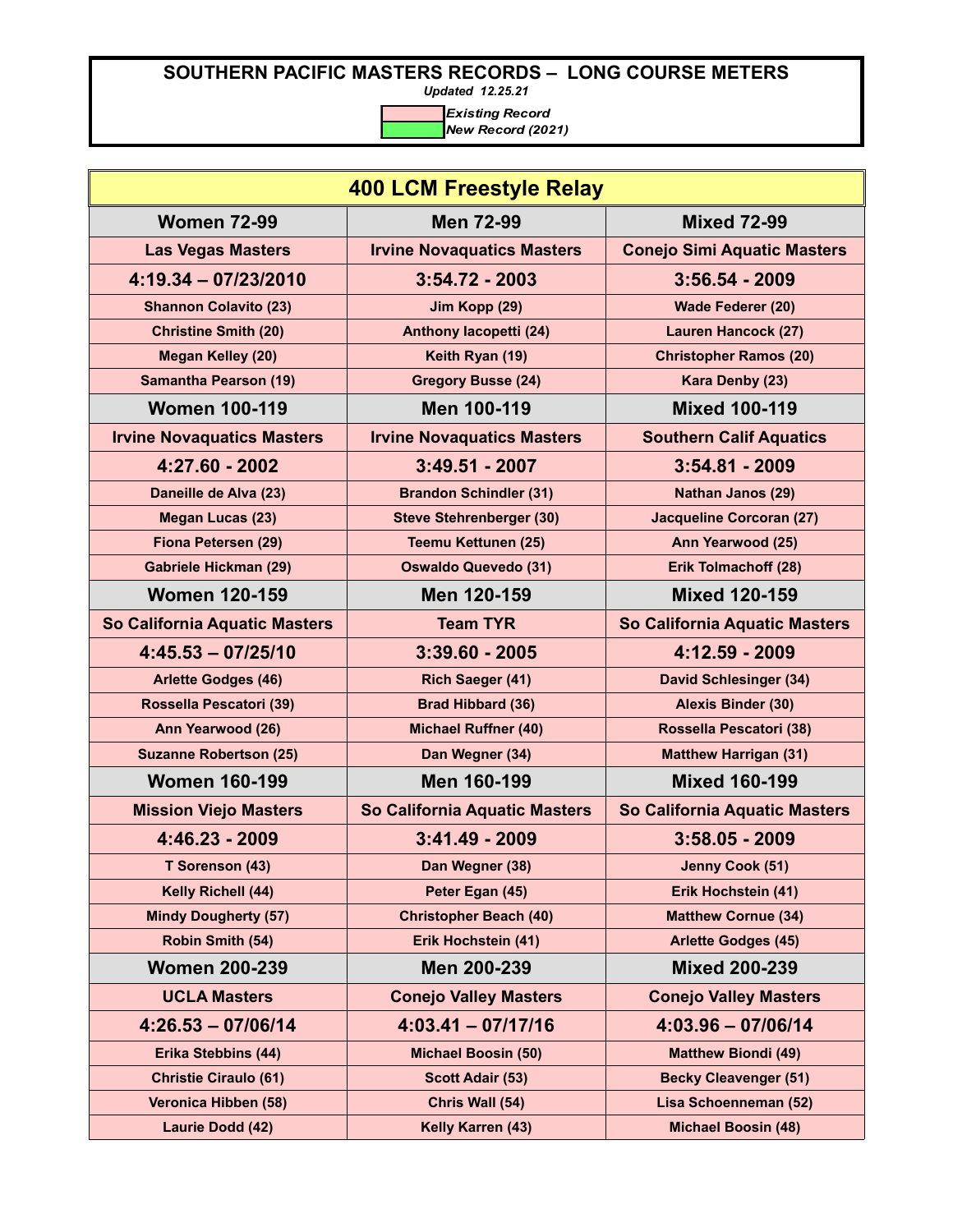*Updated 12.25.21*

| <b>400 LCM Freestyle Relay</b> |                               |                               |
|--------------------------------|-------------------------------|-------------------------------|
| <b>Women 240-279</b>           | Men 240-279                   | <b>Mixed 240-279</b>          |
| <b>Mission Viejo Masters</b>   | <b>Ventura County Masters</b> | <b>Conejo Valley Masters</b>  |
| $5:27.21 - 08/03/08$           | $4:07.77 - 08/14/15$          | $4:59.08 - 07/07/19$          |
| Gwen Uthus (54)                | Hubie Kerns (66)              | Robert Rosen (69)             |
| <b>Alison Mitchell (54)</b>    | Glenn Gruber (66)             | <b>Mark Buckley (66)</b>      |
| <b>Robin Sickles (49)</b>      | Michael Blatt (60)            | Niki Stokols (62)             |
| <b>Maurine Kornfeld (87)</b>   | Mike Shaffer (50)             | Jennifer Weiderman (53)       |
| <b>Women 280-319</b>           | Men 280-319                   | <b>Mixed 280-319</b>          |
| <b>Mission Viejo Masters</b>   | <b>Long Beach Grunions</b>    | <b>Mission Viejo Masters</b>  |
| $6:45.97 - 08/07/13$           | $5:36.48 - 07/30/21$          | $5:32.98 - 07/30/21$          |
| <b>Beverly Montrella (67)</b>  | Kim Onisko (65)               | <b>Beverly Montrella (75)</b> |
| T Sorenson (47)                | <b>Rick Miller (74)</b>       | <b>Mark Longworth (70)</b>    |
| Jeanne Little (76)             | <b>Stan Smith (74)</b>        | Van Cochran (71)              |
| <b>Maurine Kornfeld (92)</b>   | <b>Jeffrey Dobra (67)</b>     | Diana Dolan LaMar (64)        |
| <b>Women 320-359</b>           | Men 320-359                   | <b>Mixed 320-359</b>          |
|                                | <b>Costa Mesa</b>             | <b>Santa Barbara Masters</b>  |
|                                | 6:12.12 - 1998                | $6:56.05 - 2004$              |
|                                | <b>Bob Christians (82)</b>    | Frank Piemme (79)             |
|                                | <b>Louis Giberson (77)</b>    | Grace Altus (80)              |
|                                | <b>Bob Merrick (78)</b>       | Ruth Baar (82)                |
|                                | <b>Woody Bowersock (85)</b>   | <b>Jurgen Schmidt (81)</b>    |
| <b>Women 360-399</b>           | Men 360-399                   | <b>Mixed 360-399</b>          |
|                                |                               | <b>Mission Viejo Masters</b>  |
|                                |                               | $8:26.02 - 08/07/13$          |
|                                |                               | Frank Piemme (88)             |
|                                |                               | <b>Maurine Kornfeld (92)</b>  |
|                                |                               | <b>Rita Simonton (95)</b>     |
|                                |                               | <b>Jurgen Schmidt (90)</b>    |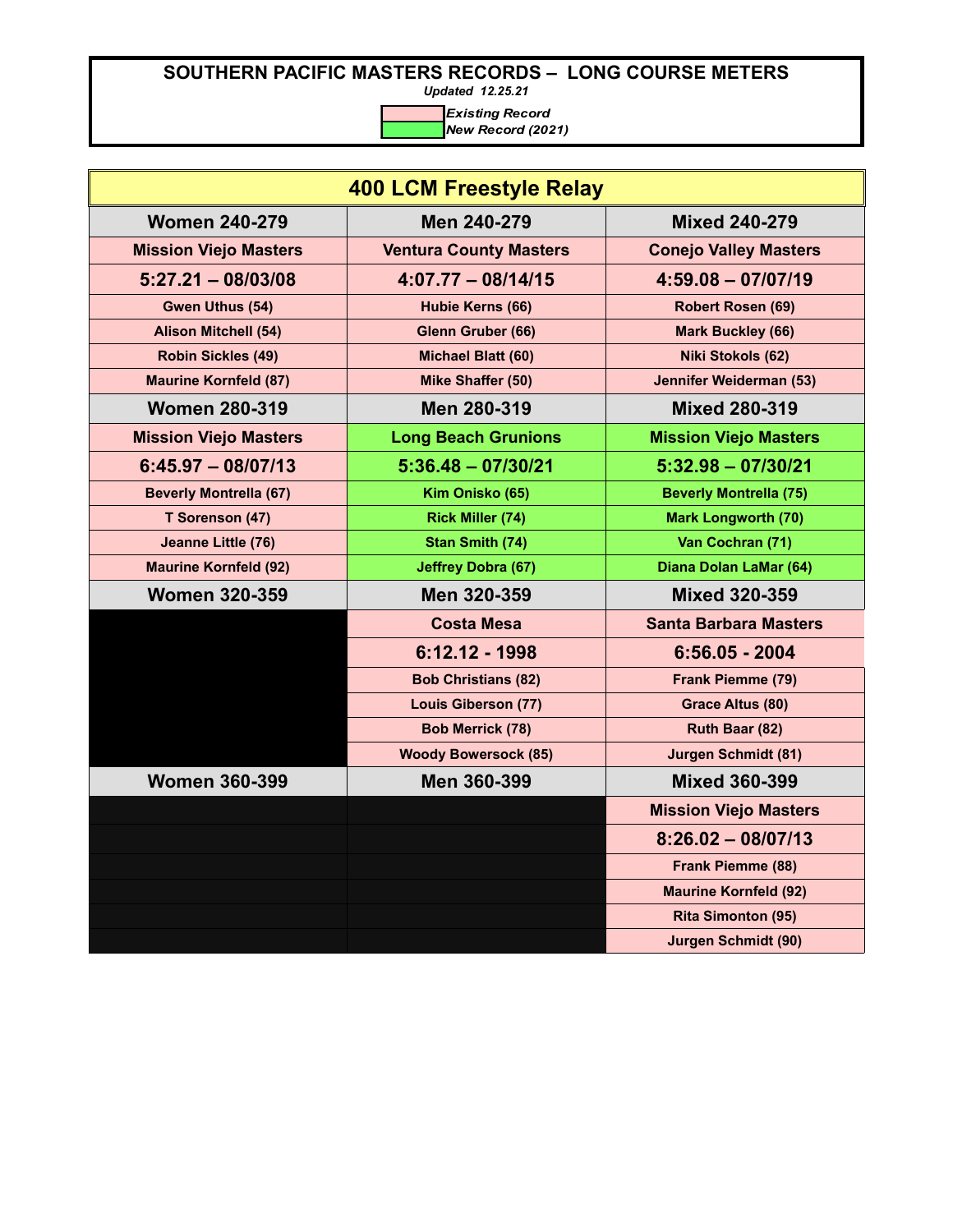*Updated 12/25/21*

| <b>800 LCM Freestyle Relay</b>  |                                   |                                    |
|---------------------------------|-----------------------------------|------------------------------------|
| <b>Women 72-99</b>              | <b>Men 72-99</b>                  | <b>Mixed 72-99</b>                 |
| <b>Las Vegas Masters</b>        | <b>Golden Road Aquatics</b>       | <b>Conejo Simi Aquatic Masters</b> |
| $9:33.71 - 07/23/2010$          | $8:12.62 - 08/05/2016$            | 8:55.39                            |
| <b>Megan Kelley (20)</b>        | <b>Alexander Aceino (25)</b>      | Kara Denby (23)                    |
| <b>Christine Smith (20)</b>     | <b>Nicholas Korth (25)</b>        | <b>Lauren Hancock (27)</b>         |
| <b>Shannon Colavito (23)</b>    | <b>Nickolas Popov (26)</b>        | <b>Christopher Ramos (20)</b>      |
| <b>Samantha Pearson (19)</b>    | <b>Fabrice Wendel (23)</b>        | Wade Federer (20)                  |
| <b>Women 100-119</b>            | Men 100-119                       | <b>Mixed 100-119</b>               |
| <b>UC Irvine Masters</b>        | <b>Irvine Novaquatics Masters</b> | <b>Southern Calif Aquatics</b>     |
| $9:55.67 - 2001$                | 8:46.75 - 2007                    | 8:39.99 - 2009                     |
| <b>Julie Swail (29)</b>         | <b>Brandon Schindler (31)</b>     | Erik Tolmachoff (28)               |
| <b>Sara Showalter (20)</b>      | <b>Oswaldo Quevedo (31)</b>       | <b>Nathan Janos (29)</b>           |
| <b>Kristin Larsson (20)</b>     | Roberto Delgado (32)              | <b>Jacqueline Corcoran (27)</b>    |
| <b>Stacey Gavigan (31)</b>      | <b>Teemu Kettunen(25)</b>         | Ann Yearwood (25)                  |
| <b>Women 120-159</b>            | Men 120-159                       | <b>Mixed 120-159</b>               |
| So California Aquatic Masters   | So California Aquatic Masters     | <b>Irvine Novaquatics Masters</b>  |
| 10:15.49 - 2009                 | $8:03.21 - 2009$                  | $8:47.80 - 08/12/11$               |
| Jenny Cook (51)                 | <b>David Schlesinger (34)</b>     | Evan Kraus (25)                    |
| Rossella Pescatori (38)         | Dan Wegner (38)                   | Heidi Cough (30)                   |
| <b>Alexis Binder (30)</b>       | <b>Matthew Harrigan (31)</b>      | <b>Cynthia Lewis (36)</b>          |
| <b>Nancy Motherway (33)</b>     | Erik Hochstein (41)               | <b>Dickie Fernandez (40)</b>       |
| <b>Women 160-199</b>            | Men 160-199                       | <b>Mixed 160-199</b>               |
| <b>Mission Viejo Masters</b>    | <b>Team TYR</b>                   | <b>Mission Viejo Masters</b>       |
| $9:36.88 - 2009$                | $8:15.15 - 2006$                  | $9:30.78 - 07/03/10$               |
| Rebekah Olsen (29)              | <b>Rich Saeger (42)</b>           | <b>Andy Fujimoto (40)</b>          |
| T Sorenson (43)                 | Paul Smith (47)                   | <b>Cynthia Lewis (35)</b>          |
| Ahelee Sue Osborn (51)          | <b>Michael Ruffner (41)</b>       | Kelly Richell (45)                 |
| Kelly Richell (44)              | Dan Wegner (35)                   | James Bergen (42)                  |
| <b>Women 200-239</b>            | Men 200-239                       | <b>Mixed 200-239</b>               |
| <b>Conejo Valley Masters</b>    | <b>Ventura County Masters</b>     | <b>Conejo Valley Masters</b>       |
| $9:34.53 - 07/07/19$            | $9:03.84 - 2006$                  | $9:15.06 - 08/10/18$               |
| <b>Jill Gellatly (52)</b>       | Tom Olson (56)                    | <b>Becky Cleavenger (55)</b>       |
| <b>Becky Cleavenger (56)</b>    | Kevin Lane (50)                   | <b>Jill Gellatly (51)</b>          |
| Eve Maidenberg (43)             | Jim McConica (56)                 | Kelly Karren (45)                  |
| <b>Leslie Daland-James (50)</b> | Mike Shaffer (41)                 | Doug Koehler (52)                  |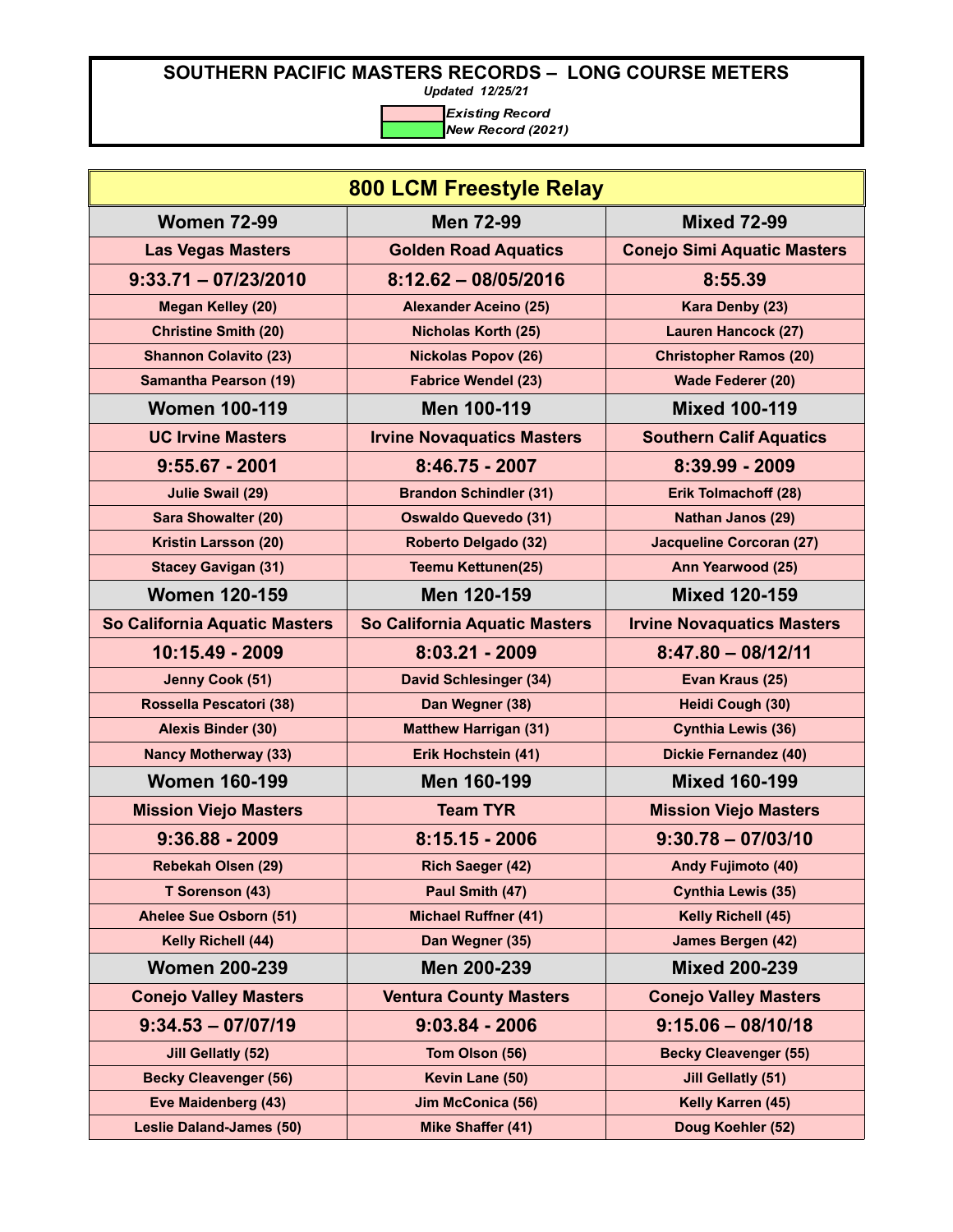*Updated 12/25/21*

| <b>800 LCM Freestyle Relay</b> |                               |                               |
|--------------------------------|-------------------------------|-------------------------------|
| <b>Women 240-279</b>           | Men 240-279                   | <b>Mixed 240-279</b>          |
| <b>Mission Viejo Masters</b>   | <b>Ventura County Masters</b> | <b>Conejo Valley Masters</b>  |
| $12:24.98 - 08/06/15$          | $9:11.24 - 08/14/15$          | $11:02.44 - 07/07/19$         |
| <b>Beverly Montrella (69)</b>  | Jim McConica (65)             | Jennifer Weiderman (53)       |
| Kelly Richell (50)             | Glenn Gruber (66)             | Niki Stokols (62)             |
| <b>Jeanne McCleave (61)</b>    | Michael Blatt (60)            | Robert Rosen (69)             |
| Gwen Uthus (61)                | Mike Shaffer (50)             | <b>Mark Buckley (66)</b>      |
| <b>Women 280-319</b>           | Men 280-319                   | <b>Mixed 280-319</b>          |
| <b>Mission Viejo Masters</b>   | <b>Long Beach Grunions</b>    | <b>Mission Viejo Masters</b>  |
| $12:40.22 - 07/11/21$          | $13:10.03 - 07/30/21$         | $12:36.92 - 08/07/13$         |
| <b>Beverly Montrella (75)</b>  | Kim Onisko (65)               | <b>Beverly Montrella (67)</b> |
| <b>Jan Levinrad (74)</b>       | <b>Rick Miller (74)</b>       | Jeanne Little (76)            |
| Gwen Uthus (67)                | Stan Smith (74)               | <b>John Campbell (66)</b>     |
| Diana Dolan LaMar (64)         | <b>Jeffrey Dobra (67)</b>     | Dick Stewart (73)             |
| <b>Women 320-359</b>           | Men 320-359                   | <b>Mixed 320-359</b>          |
|                                | <b>Costa Mesa</b>             | <b>Mission Viejo Masters</b>  |
|                                | 16:30.81 - 1999               | $16:34.46 - 07/03/11$         |
|                                | <b>Walter Pfeiffer (86)</b>   | <b>Maurine Kornfeld (90)</b>  |
|                                | <b>Louis Giberson (79)</b>    | Dick Stewart (71)             |
|                                | <b>Bob Merrick (79)</b>       | <b>Margrit Graef (80)</b>     |
|                                | <b>Woody Bowersock (86)</b>   | <b>Rudolf Graef (80)</b>      |
| <b>Women 360-399</b>           | Men 360-399                   | <b>Mixed 360-399</b>          |
|                                |                               | <b>Mission Viejo Masters</b>  |
|                                |                               | $18:24.23 - 08/07/13$         |
|                                |                               | <b>Frank Piemme (88)</b>      |
|                                |                               | <b>Maurine Kornfeld (92)</b>  |
|                                |                               | <b>Rita Simonton (95)</b>     |
|                                |                               | <b>Jurgen Schmidt (90)</b>    |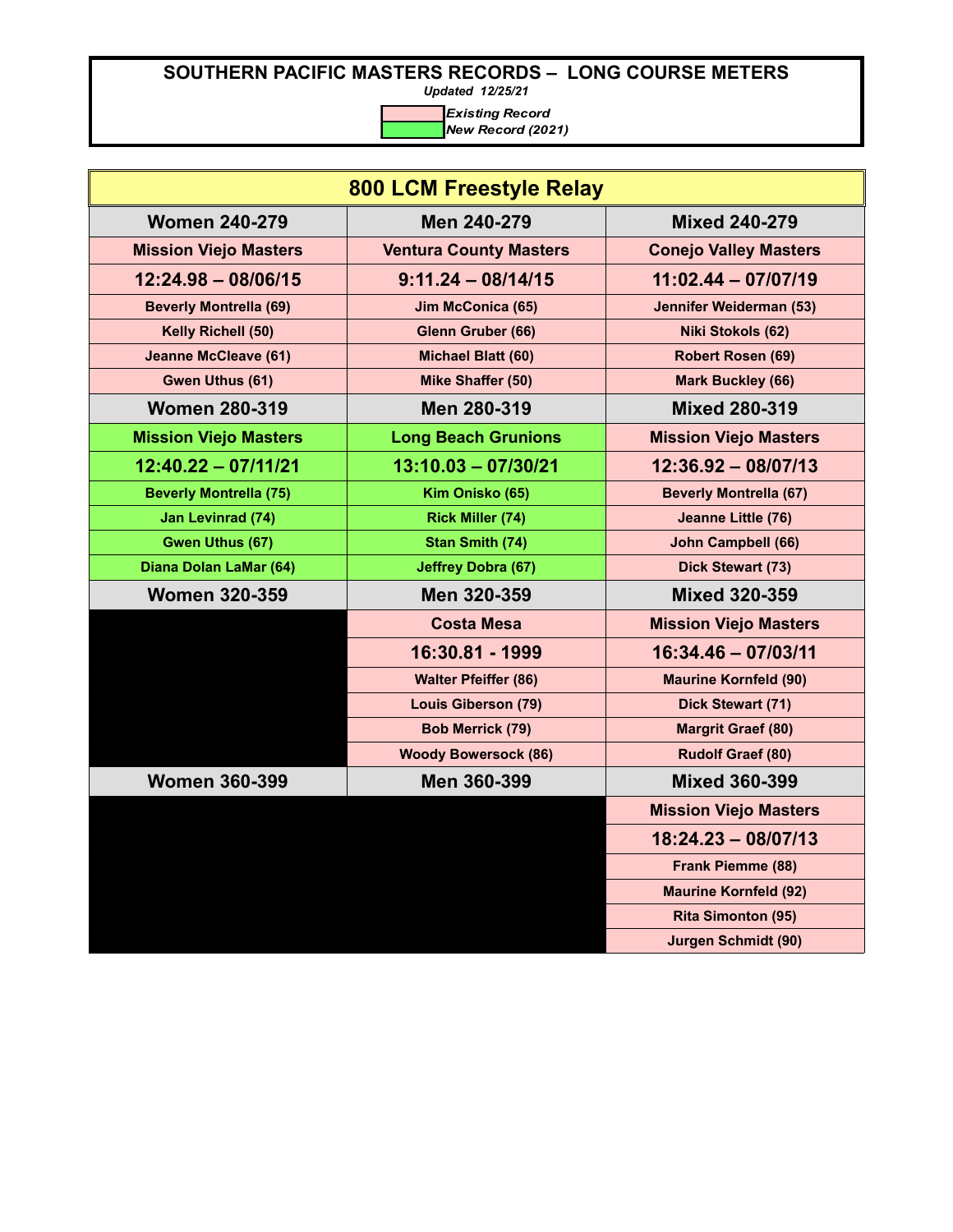*Updated 12/25/21*

| <b>200 LCM Medley Relay</b>       |                                   |                                    |
|-----------------------------------|-----------------------------------|------------------------------------|
| <b>Women 72-99</b>                | <b>Men 72-99</b>                  | <b>Mixed 72-99</b>                 |
| <b>UC Irvine Masters</b>          | <b>Golden Road Aquatics</b>       | <b>Conejo Simi Aquatic Masters</b> |
| 2:12.88 - 2005                    | $1:52.15 - 08/12/18$              | 2:02.84 - 2009                     |
| Carrie Gowan (21)                 | Ethan Webster (18)                | <b>Lauren Hancock (27)</b>         |
| <b>Sara Showalter (24)</b>        | <b>Alexander Havton (20)</b>      | Kara Denby (23)                    |
| <b>Ashley DePaul (20)</b>         | Tony Cox (28)                     | Wade Federer (20)                  |
| Aleah Amr (22)                    | <b>Gregory Havton (20)</b>        | <b>Christopher Ramos (20)</b>      |
| <b>Women 100-119</b>              | Men 100-119                       | <b>Mixed 100-119</b>               |
| <b>Rose Bowl Masters</b>          | <b>Irvine Novaquatics Masters</b> | <b>Rose Bowl Masters</b>           |
| $2:11.34 - 08/14/17$              | $1:50.72 - 08/12/11$              | $1:54.22 - 08/07/19$               |
| Lauren Turner (27)                | Jan Tichy (29)                    | <b>Karen Younkins (33)</b>         |
| <b>Marissa Clapp (30)</b>         | Andrew Seo (23)                   | <b>Maria Carlson (24)</b>          |
| <b>Julia Stengel (32)</b>         | <b>Robert Dmytrow (30)</b>        | <b>Wyatt Ubellacker (29)</b>       |
| <b>Lauren Frendreis (28)</b>      | Evan Kraus (25)                   | <b>Samuel Ubellacker (21)</b>      |
| <b>Women 120-159</b>              | Men 120-159                       | <b>Mixed 120-159</b>               |
| <b>Santa Barbara Masters</b>      | <b>Mission Viejo Masters</b>      | <b>Play Hard Swim Hard</b>         |
| $2:13.62 - 08/07/19$              | $1:46.11 - 08/07/19$              | $2:00.96 - 2006$                   |
| <b>Adrienne Binder Brown (34)</b> | <b>Garrett Hubbard (28)</b>       | <b>Derek Robinson (37)</b>         |
| <b>Melissa Knell (25)</b>         | Mat Prasser (27)                  | <b>Aaron Bartleson (36)</b>        |
| Jill Jones (27)                   | Kevin Bartell (34)                | Erin McIntyre (25)                 |
| Darlene Krohn (38)                | <b>Andrew Cox (34)</b>            | <b>Nathalie Bartleson (38)</b>     |
| <b>Women 160-199</b>              | Men 160-199                       | <b>Mixed 160-199</b>               |
| <b>Team TYR</b>                   | <b>Team TYR</b>                   | <b>Irvine Novaquatics Masters</b>  |
| $2:04.75 - 2006$                  | 1:47.72 - 2006                    | $1:56.34 - 08/07/19$               |
| Jennifer Stein (43)               | <b>Rich Saeger (42)</b>           | <b>Jeff Natalizio (37)</b>         |
| <b>Susan Von Der Lippe (41)</b>   | <b>Greg Rodenbaugh (44)</b>       | Steve West (47)                    |
| <b>Betsy Cleary (46)</b>          | Paul Smith (47)                   | <b>Stacey Bennett (49)</b>         |
| <b>Collette Sappey (42)</b>       | John Smith (44)                   | <b>Cindy Bertelink (44)</b>        |
| <b>Women 200-239</b>              | Men 200-239                       | <b>Mixed 200-239</b>               |
| <b>Conejo Valley Masters</b>      | <b>Irvine Novaquatics Masters</b> | <b>Conejo Valley Masters</b>       |
| $2:19.75 - 08/07/19$              | 1:56.29 - 2006                    | $2:07.01 - 08/03/14$               |
| Beata Konopka (50)                | <b>Bernie Zeruhn (35)</b>         | <b>Michael Boosin (48)</b>         |
| Jennifer Weiderman (53)           | <b>Gerard Von Hoffmann (50)</b>   | Chris Wall (52)                    |
| <b>Arlette Godges (55)</b>        | Paul Carter (49)                  | <b>Arlette Godges (50)</b>         |
| <b>Becky Cleavenger (56)</b>      | Tom Angell (66)                   | Lisa Schoenneman (52)              |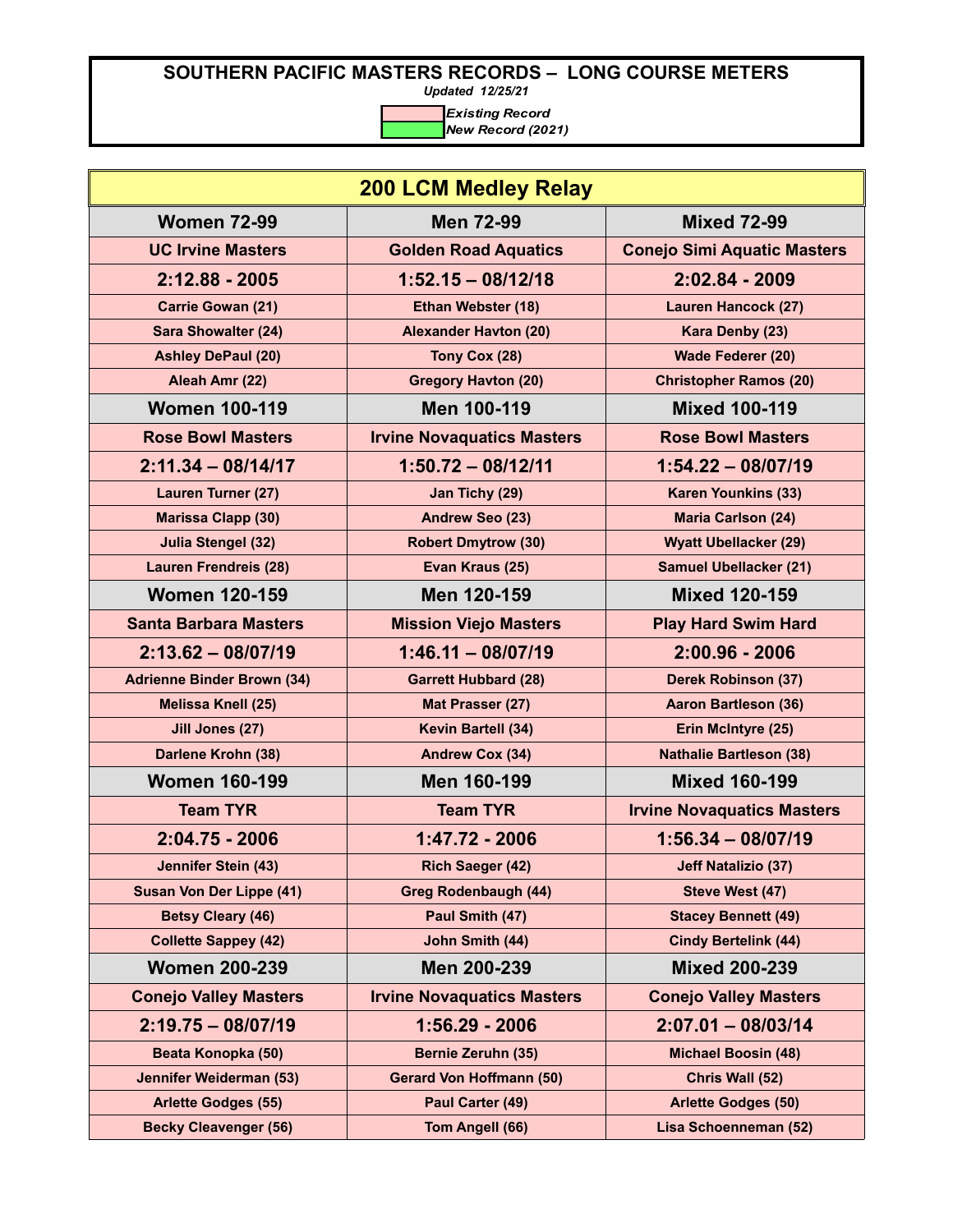*Updated 12/25/21*

| <b>200 LCM Medley Relay</b>       |                                   |                                   |
|-----------------------------------|-----------------------------------|-----------------------------------|
| <b>Women 240-279</b>              | Men 240-279                       | <b>Mixed 240-279</b>              |
| <b>Irvine Novaquatics Masters</b> | <b>Irvine Novaquatics Masters</b> | <b>Irvine Novaquatics Masters</b> |
| $2:23.54 - 08/07/19$              | $2:06.11 - 08/07/19$              | $2:09.15 - 08/07/19$              |
| Katie Osborne (56)                | Jamie Fowler (60)                 | Jamie Fowler (60)                 |
| <b>Teri MacDougall (55)</b>       | <b>Henry Vehovec (61)</b>         | <b>Henry Vehovec (61)</b>         |
| Veronica Hibben (63)              | <b>Toby Weissert (61)</b>         | Veronica Hibben (63)              |
| Debbie Bradbury (68)              | Jay Tapp (60)                     | Katie Osborne (56)                |
| <b>Women 280-319</b>              | Men 280-319                       | <b>Mixed 280-319</b>              |
| <b>Mission Viejo Masters</b>      | <b>Ventura County Masters</b>     | <b>Mission Viejo Masters</b>      |
| $3:02.83 - 07/30/21$              | $2:15.90 - 08/07/19$              | $2:40.85 - 08/07/13$              |
| <b>Beverly Montrella (75)</b>     | Steven Heck (70)                  | <b>Beverly Montrella (67)</b>     |
| <b>Jeanne Mc Cleave (67)</b>      | Hubie Kerns (70)                  | John Millard (70)                 |
| Diana Dolan LaMar (64)            | Glenn Gruber (70)                 | Yona Tadir (70)                   |
| Jan Levinrad (74)                 | <b>Bruce Rollins (70)</b>         | Jeanne Little (76)                |
| <b>Women 320-359</b>              | Men 320-359                       | <b>Mixed 320-359</b>              |
|                                   | <b>Mission Viejo Masters</b>      | <b>Santa Barbara Masters</b>      |
|                                   | $3:28.51 - 08/07/13$              | $3:43.53 - 2004$                  |
|                                   | <b>Robert Rolph (82)</b>          | Ruth Baar (82)                    |
|                                   | John Millard (70)                 | Frank Piemme (79)                 |
|                                   | <b>Frank Piemme (88)</b>          | <b>Jurgen Schmidt (81)</b>        |
|                                   | Ed Farrell (81)                   | <b>Grace Altus (80)</b>           |
| <b>Women 360-399</b>              | Men 360-399                       | <b>Mixed 360-399</b>              |
|                                   |                                   | <b>Mission Viejo Masters</b>      |
|                                   |                                   | $4:19.30 - 08/07/13$              |
|                                   |                                   | <b>Rita Simonton (95)</b>         |
|                                   |                                   | <b>Jurgen Schmidt (90)</b>        |
|                                   |                                   | <b>Frank Piemme (88)</b>          |
|                                   |                                   | <b>Maurine Kornfeld (92)</b>      |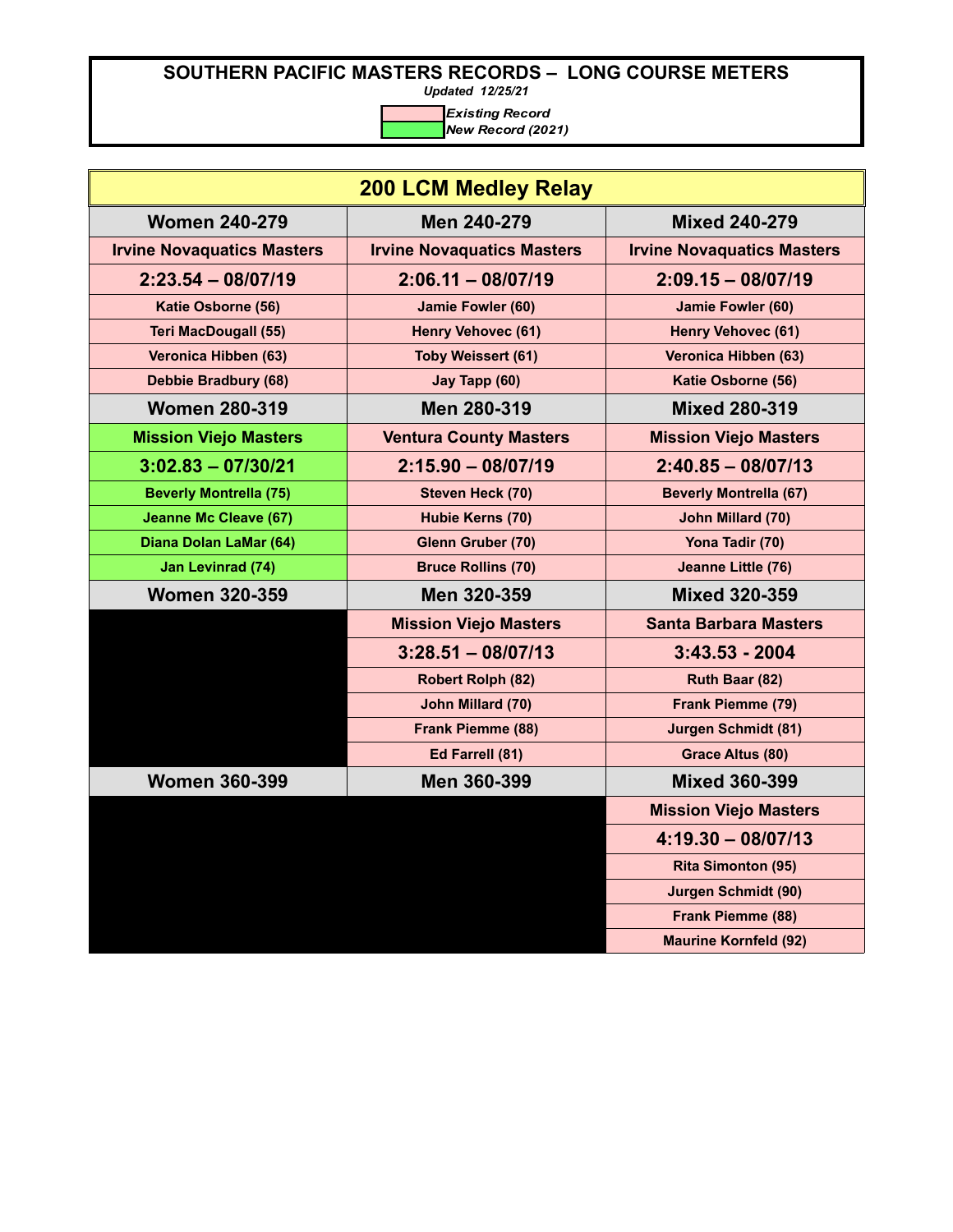*Updated 12/25/21*

| <b>400 LCM Medley Relay</b>       |                                   |                                    |
|-----------------------------------|-----------------------------------|------------------------------------|
| <b>Women 72-99</b>                | <b>Men 72-99</b>                  | <b>Mixed 72-99</b>                 |
| <b>Las Vegas Masters</b>          | <b>Mission Viejo Masters</b>      | <b>Conejo Simi Aquatic Masters</b> |
| $4:52.87 - 07/23/2010$            | $4:15.33 - 08/10/2018$            | 4:35.26 - 2009                     |
| <b>Samantha Pearson (19)</b>      | Logan Redondo (24)                | <b>Lauren Hancock (27)</b>         |
| <b>Christine Smith (20)</b>       | Daniel Peralta (22)               | Kara Denby (23)                    |
| <b>Megan Kelley (20)</b>          | Daniel Fang (19)                  | <b>Wade Federer (20)</b>           |
| <b>Shannon Colavito (23)</b>      | <b>Brandon Kolarov (19)</b>       | Nick Glaze (26)                    |
| <b>Women 100-119</b>              | Men 100-119                       | <b>Mixed 100-119</b>               |
| <b>Irvine Novaquatics Masters</b> | <b>Irvine Novaquatics Masters</b> | <b>Southern Calif Aquatics</b>     |
| $5:19.30 - 2008$                  | 4:15.40 - 2007                    | 4:37.24 - 2009                     |
| Jenna Natalizio (20)              | <b>Brandon Schindler (31)</b>     | Nathan Janos (29)                  |
| Jenny Perrey (28)                 | <b>Steve Stehrenberger (30)</b>   | <b>Matthew Harrigan (31)</b>       |
| <b>Heather Martinez (32)</b>      | <b>Teemu Kettunen (25)</b>        | Ann Yearwood (25)                  |
| <b>Krystal Deets (32)</b>         | <b>Oswaldo Quevedo (31)</b>       | <b>Jacqueline Corcoran (27)</b>    |
| <b>Women 120-159</b>              | Men 120-159                       | <b>Mixed 120-159</b>               |
| <b>Las Vegas Masters</b>          | <b>Irvine Novaquatics Masters</b> | So California Aquatic Masters      |
| 5:19.79 - 2007                    | 4:21.47 - 2007                    | 4:31.62 - 2009                     |
| Carolyn Battin (53)               | <b>Bernie Zeruhn (36)</b>         | <b>David Schlesinger (34)</b>      |
| <b>Lindsey Leeming (23)</b>       | <b>Cameron Eckman (41)</b>        | Rossella Pescatori (38)            |
| <b>Sara Whitehead (28)</b>        | <b>Roberto Delgado (32)</b>       | Erik Tolmachoff (28)               |
| Mary Barfield (26)                | <b>Dickie Fernandez (36)</b>      | <b>Nancy Motherway (33)</b>        |
| <b>Women 160-199</b>              | Men 160-199                       | <b>Mixed 160-199</b>               |
| <b>Conejo Valley Masters</b>      | So California Aquatic Masters     | <b>Conejo Valley Masters</b>       |
| $5:01.69 - 08/22/14$              | 4:13.61 - 2009                    | $4:23.46 - 08/22/14$               |
| Beata Konopka (45)                | Erik Hochstein (41)               | Jennifer Weiderman (48)            |
| <b>Nick Boshoff (46)</b>          | <b>Christopher Beach (40)</b>     | Doug Koehler (48)                  |
| Doug Koehler (48)                 | Peter Egan (45)                   | Deanna Koehler (45)                |
| <b>Becky Cleavenger (51)</b>      | Dan Wegner (38)                   | <b>Michael Boosin (48)</b>         |
| <b>Women 200-239</b>              | Men 200-239                       | <b>Mixed 200-239</b>               |
| <b>UCLA Masters</b>               | <b>Ventura County Masters</b>     | So California Aquatic Masters      |
| $5:02.61 - 07/07/13$              | 4:36.02 - 2006                    | 5:11.39 - 2009                     |
| <b>Erika Stebbins (43)</b>        | <b>Jim McConica (56)</b>          | <b>Bruce Thomas (52)</b>           |
| Jenny Cook (55)                   | John Derr (57)                    | Karen Melick (52)                  |
| <b>Christie Ciraulo (60)</b>      | <b>Mike Shaffer (41)</b>          | Jenny Cook (51)                    |
| Veronica Hibben (57)              | Hubie Kerns (57)                  | <b>James Mc Closkey 45)</b>        |